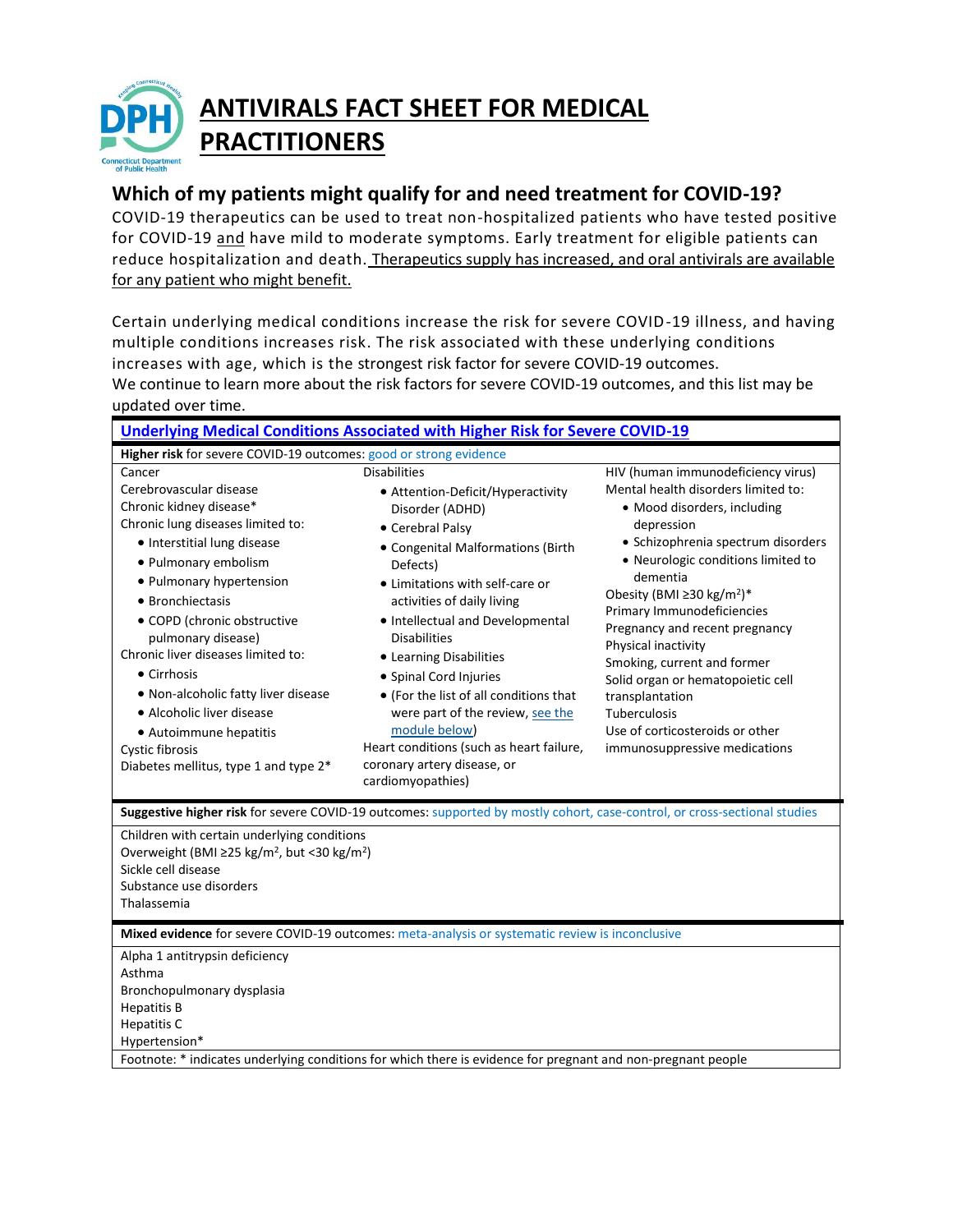

Age is the strongest risk factor for death from COVID-19.

## **Where are treatments available?**

Oral antivirals (Paxlovid and Legevrio (Molnupiravir)) are available at most retail pharmacy locations (CVS, Walgreens, Walmart, Rite Aid, Stop & Shop, Shop Rite, and Price Chopper) in Connecticut with additional sites onboarding weekly. Monoclonal antibody products (Bebtelovimab) are currently available to outpatients through acute care hospitals.

If testing with rapid turn around is not available to you: [COVID-19 Test to Treat Locator English \(arcgis.com\)](https://covid-19-test-to-treat-locator-dhhs.hub.arcgis.com/)

If the patient has already tested positive or can be tested quickly through your practice: [COVID-19 Therapeutics Locator \(arcgis.com\)](https://covid-19-therapeutics-locator-dhhs.hub.arcgis.com/)

# **How should I choose the right therapy for my patients?**

Therapeutic options for individual patients will be dictated by time since symptom onset, renal status, and concurrent medications. A comparison of all available outpatient products can be found here:

[Side-by-Side Overview of Outpatient Therapies Authorized for Treatment of Mild-Moderate COVID-19](https://aspr.hhs.gov/COVID-19/Therapeutics/Documents/side-by-side-overview.pdf)  [\(hhs.gov\)](https://aspr.hhs.gov/COVID-19/Therapeutics/Documents/side-by-side-overview.pdf)

The Infectious Disease Society of America (IDSA) has developed a helpful tool for clinical decisionmaking found here:

COVID-19 Outpatient [Treatment Roadmap \(idsociety.org\)](https://www.idsociety.org/globalassets/covid-19-real-time-learning-network/outpatientroadmap-v10.pdf)